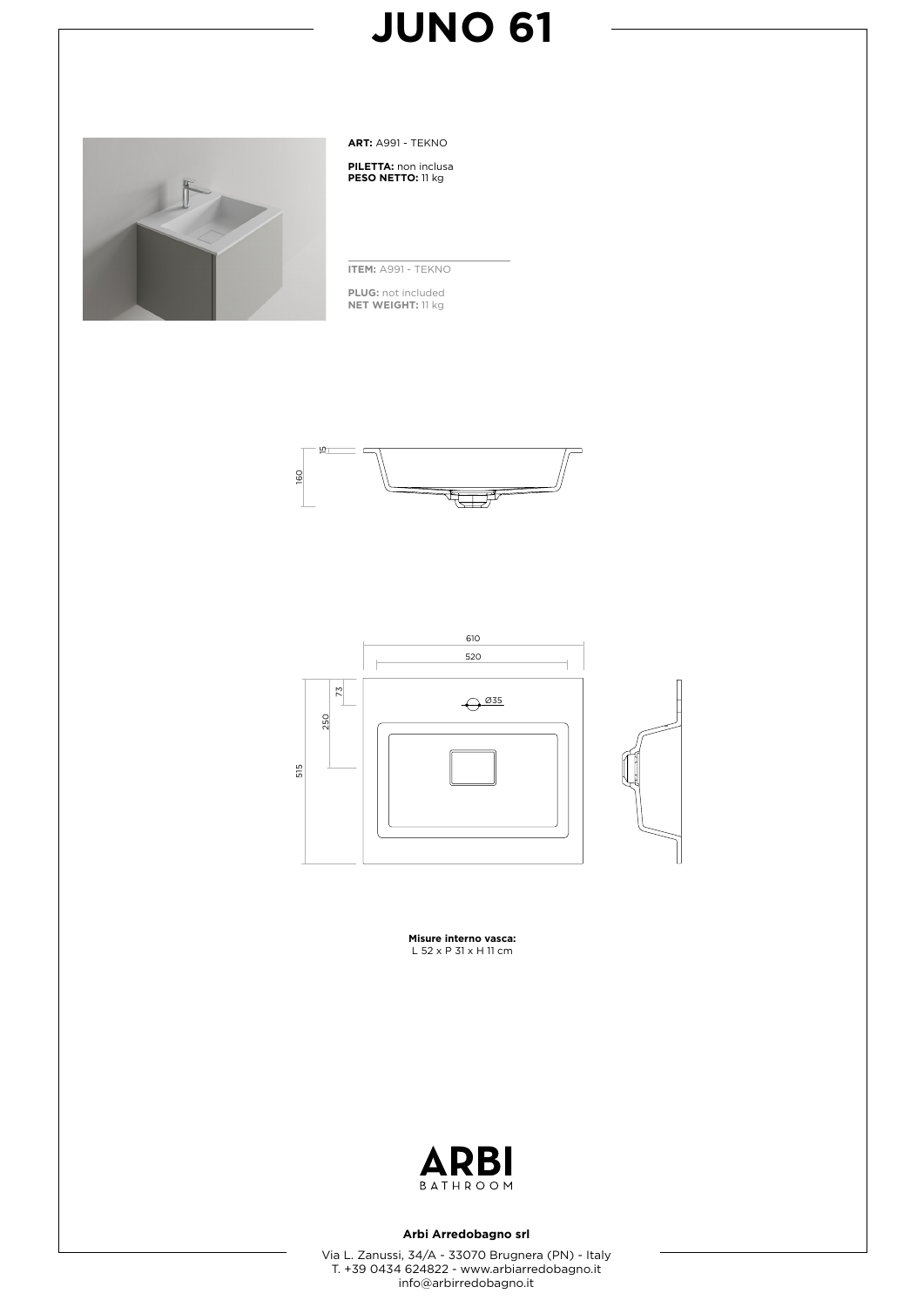

**ART:** A992 - TEKNO

**PILETTA:** non inclusa **PESO NETTO:** 12 kg

**ITEM:** A992 - TEKNO

**PLUG:** not included **NET WEIGHT:** 12 kg





**Misure interno vasca:** L 52 x P 31 x H 11 cm



### **Arbi Arredobagno srl**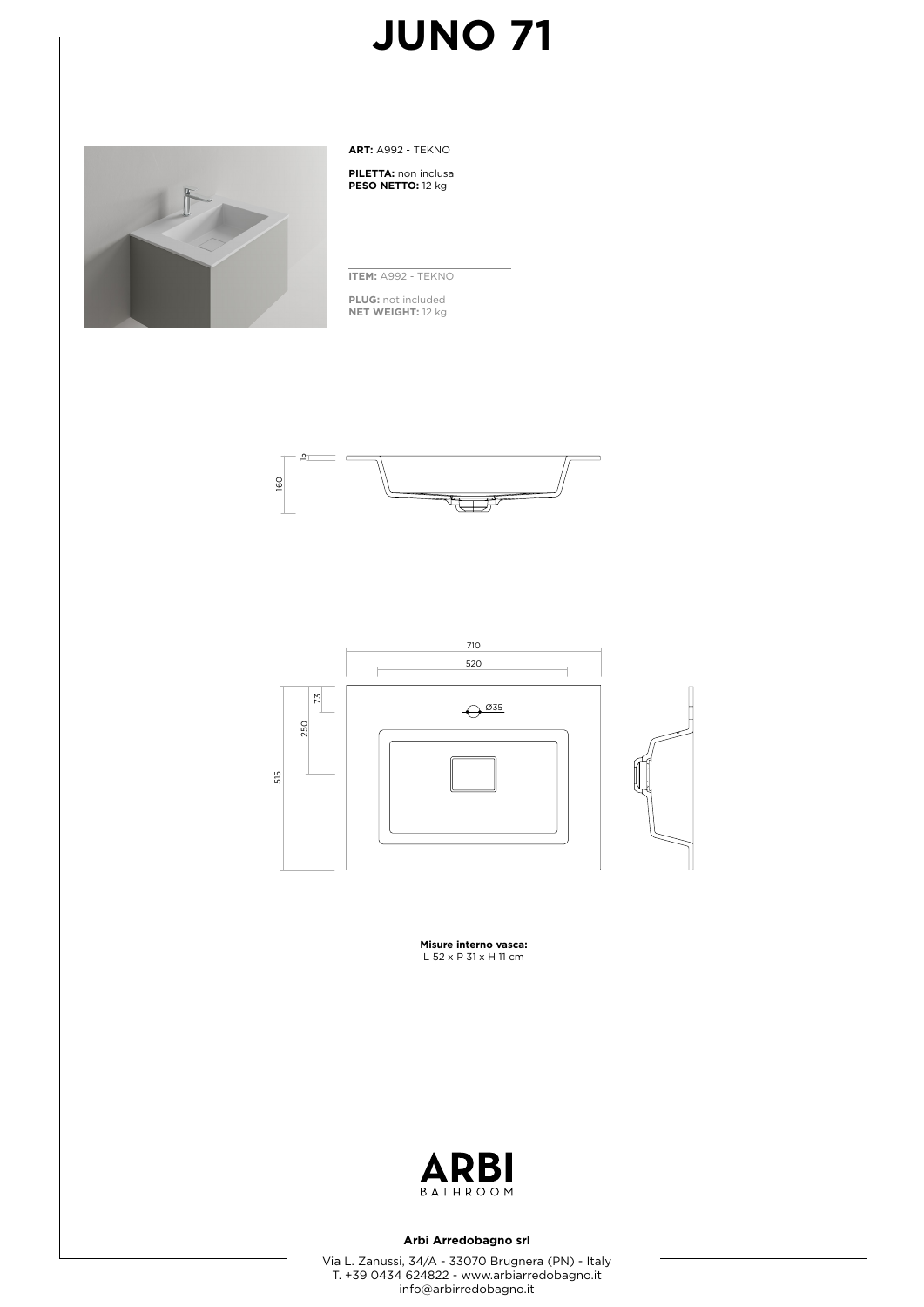

**ART:** A993 - TEKNO

**PILETTA:** non inclusa **PESO NETTO:** 14 kg

**ITEM:** A993 - TEKNO

**PLUG:** not included **NET WEIGHT:** 14 kg





**Misure interno vasca:** L 52 x P 31 x H 11 cm



#### **Arbi Arredobagno srl**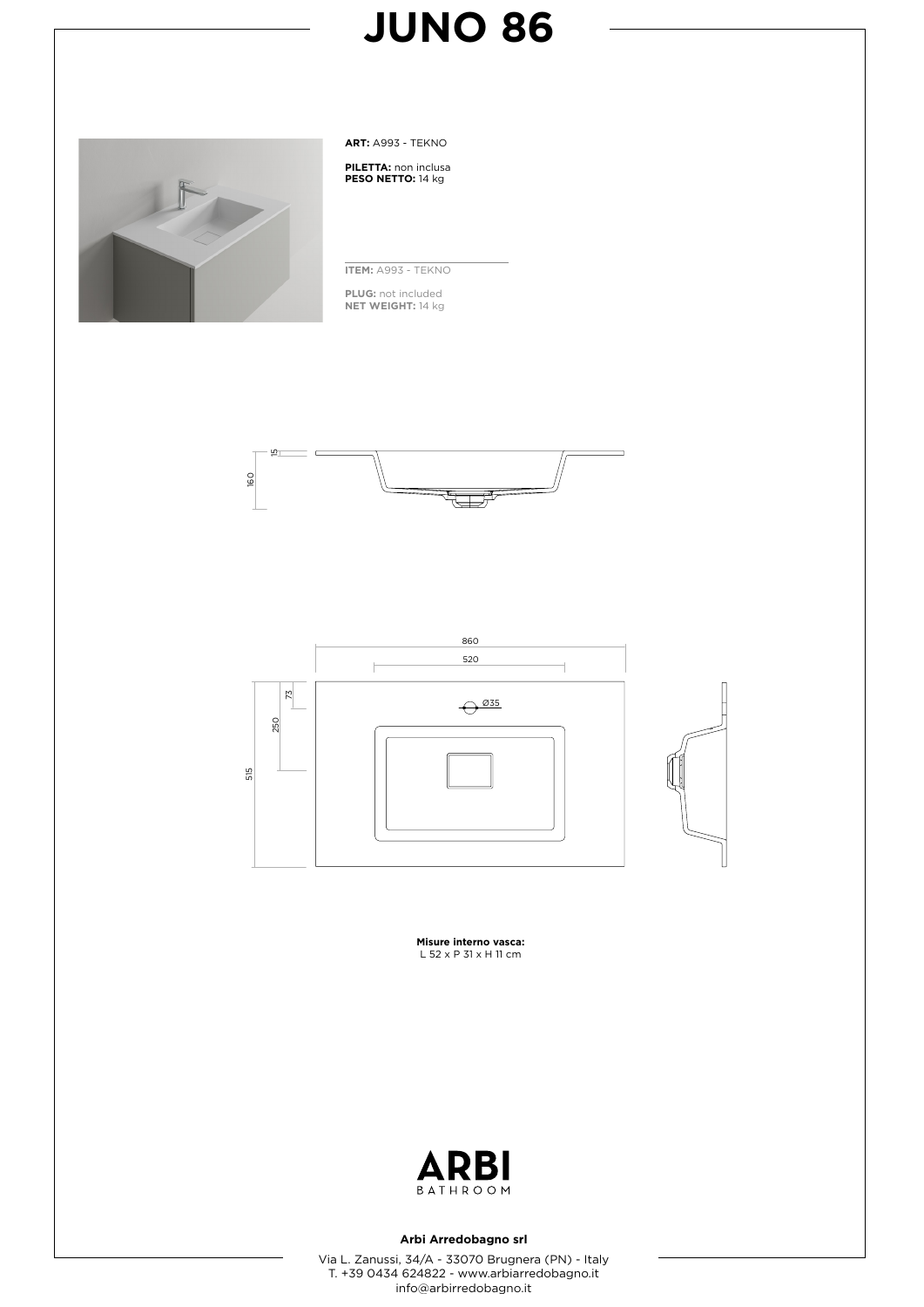

**ART:** A994 - TEKNO

**PILETTA:** non inclusa **PESO NETTO:** 15,5 kg

**ITEM:** A994 - TEKNO

**PLUG:** not included **NET WEIGHT:** 15,5 kg





**Misure interno vasca:** L 52 x P 31 x H 11 cm



#### **Arbi Arredobagno srl**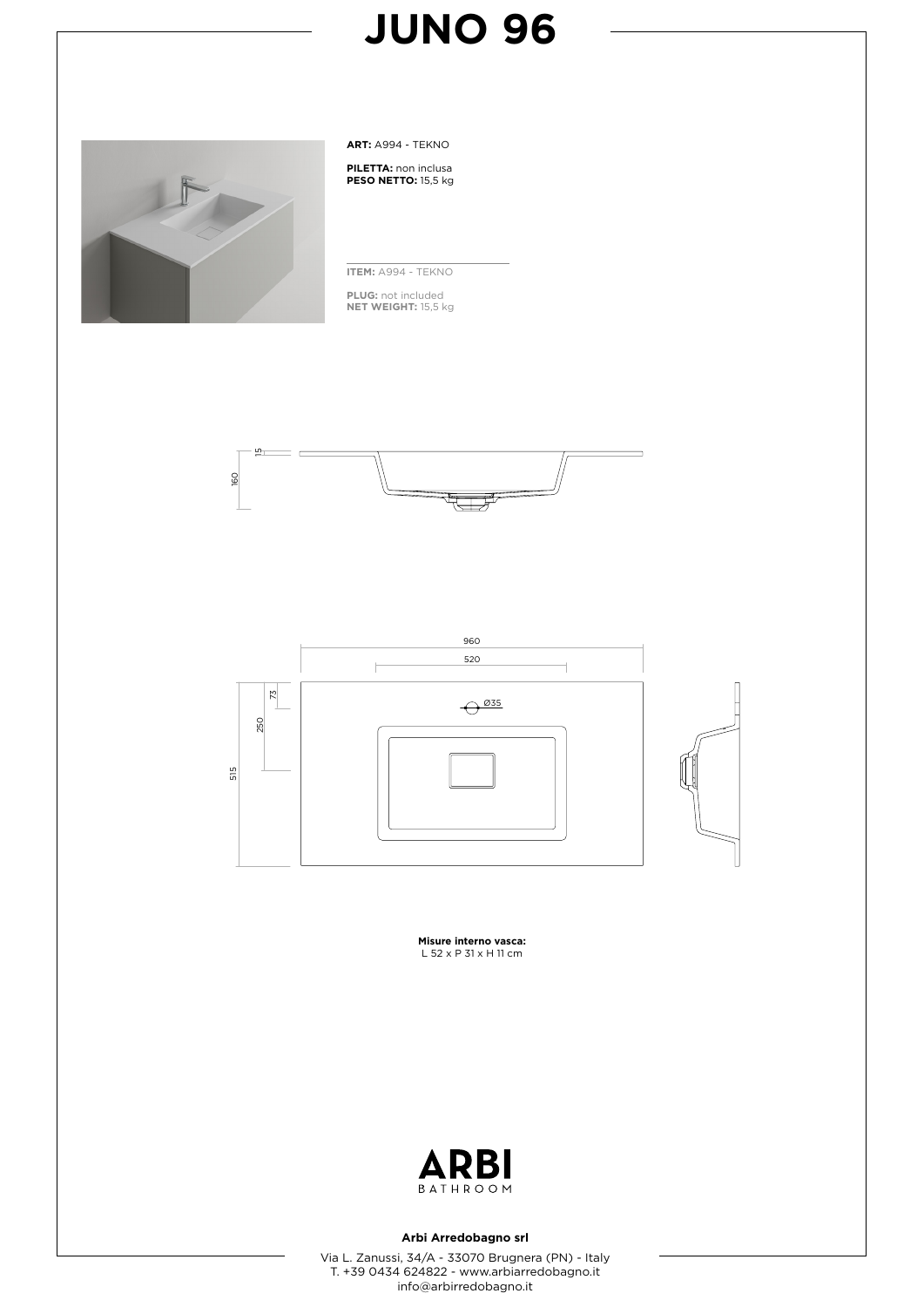

**ART:** A995 - TEKNO

**PILETTA:** non inclusa **PESO NETTO:** 17 kg

**ITEM:** A995 - TEKNO

**PLUG:** not included **NET WEIGHT:** 17 kg





**Misure interno vasca:** L 52 x P 31 x H 11 cm



### **Arbi Arredobagno srl**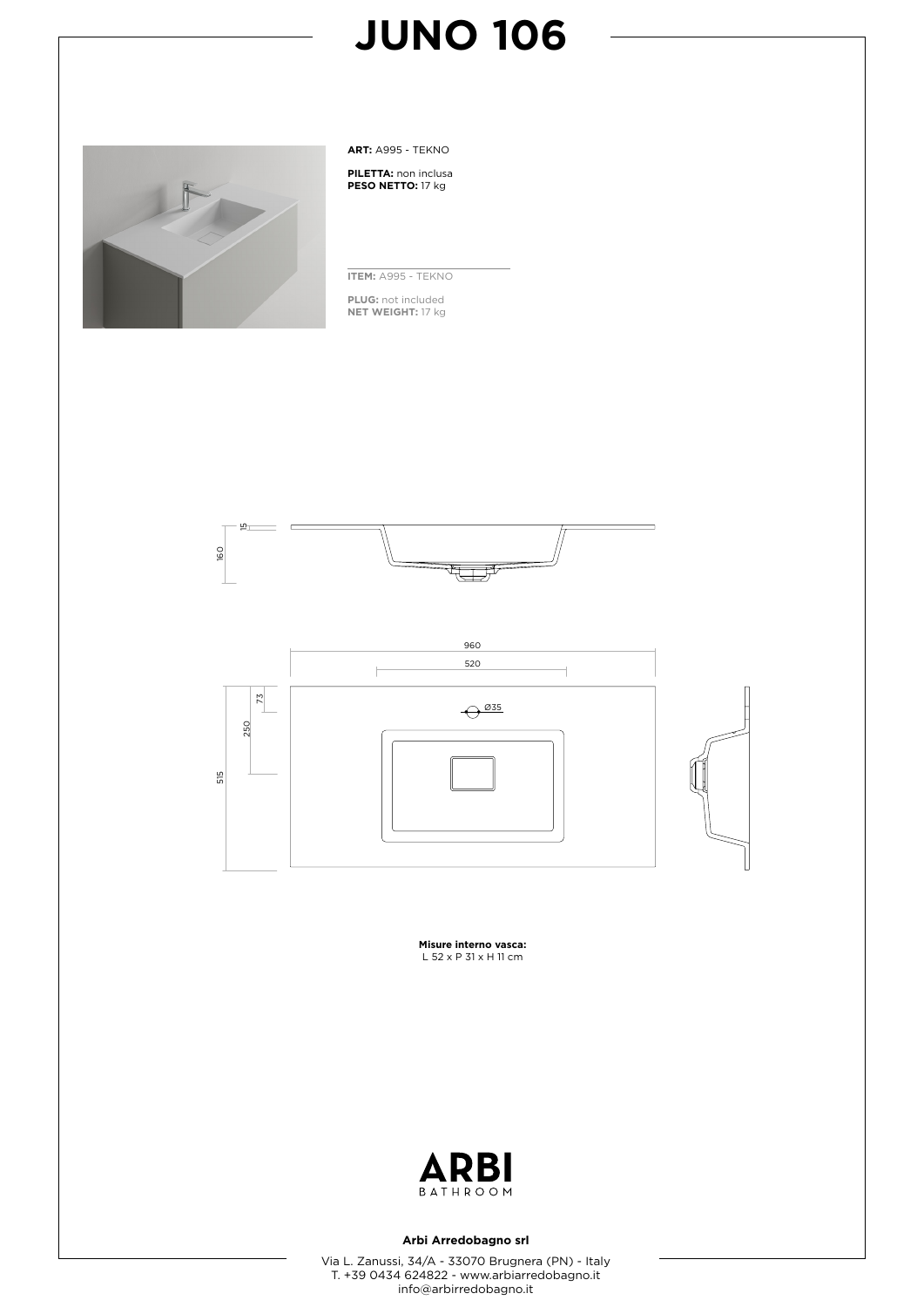

**ART:** A996 - TEKNO

**PILETTA:** non inclusa **PESO NETTO:** 19 kg

**ITEM:** A996 - TEKNO

**PLUG:** not included **NET WEIGHT:** 19 kg





**Misure interno vasca:**<br>L 52 x P 31 x H 11 cm



### **Arbi Arredobagno srl**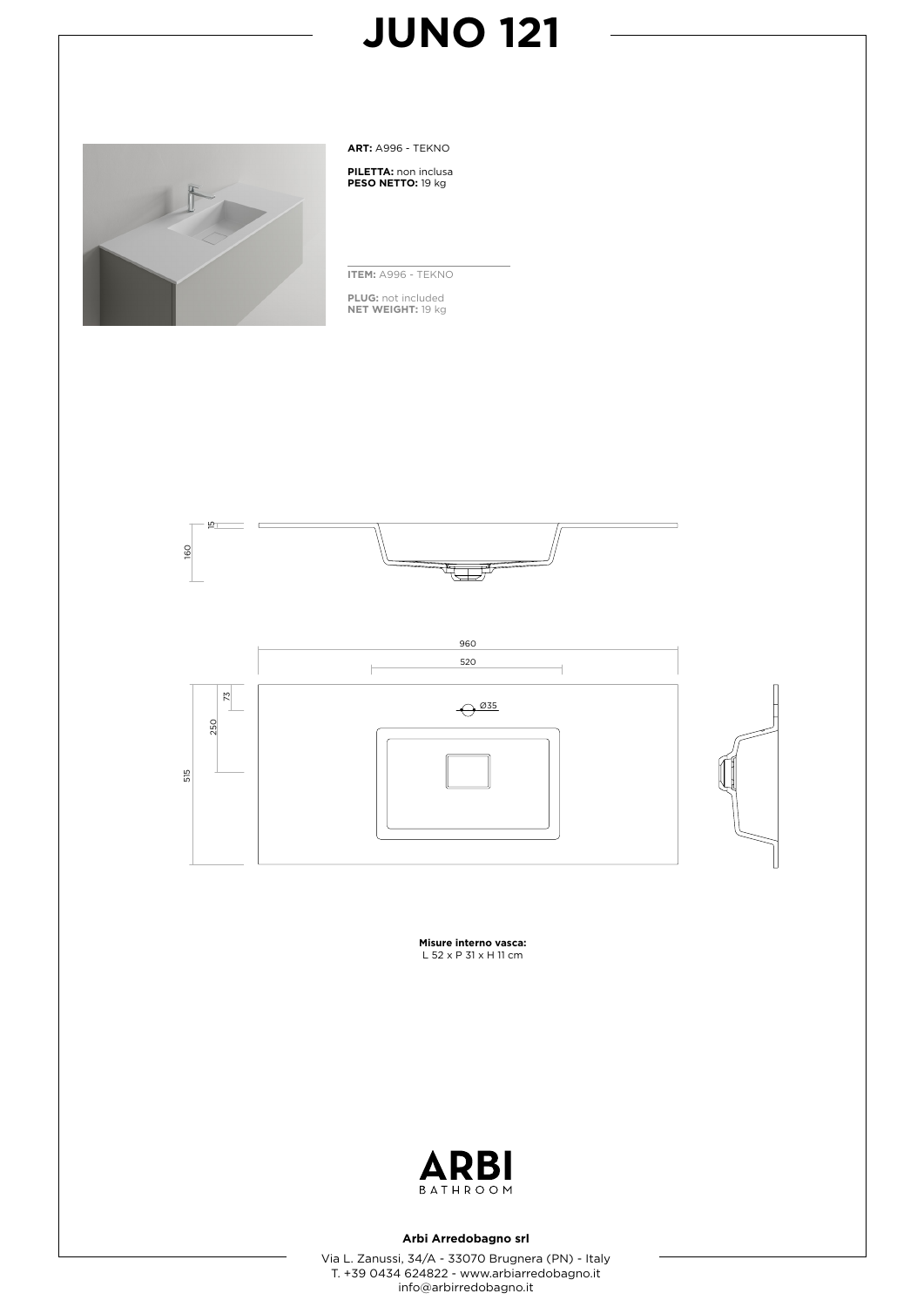### **JUNO 121 doppia vasca**



**ART:** A999 - TEKNO

**PILETTA:** non inclusa **PESO NETTO:** 22 kg

**ITEM:** A999 - TEKNO

**PLUG:** not included **NET WEIGHT:** 22 kg







**Misure interno vasca:** L 52 x P 31 x H 11 cm



#### **Arbi Arredobagno srl**